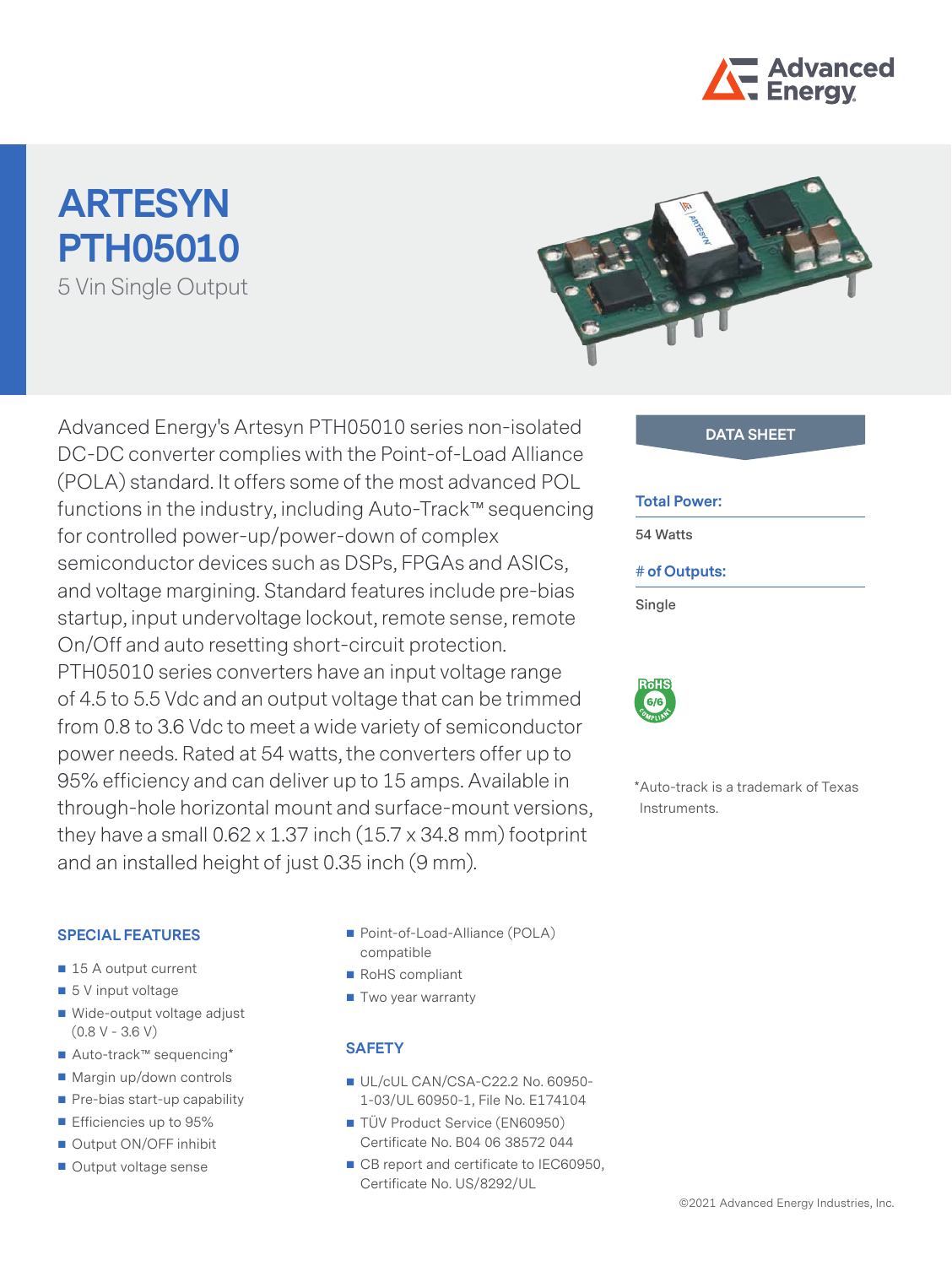### **PTH05010**

#### **ELECTRICAL SPECIFICATIONS**

| Input                    |                        |                                                    |
|--------------------------|------------------------|----------------------------------------------------|
| Input voltage range      | (See Note 3)           | $4.5 - 5.5$ Vdc                                    |
| Input current            | No load                | 10 mA typical                                      |
| Remote ON/OFF            | (See Note 1)           | Positive logic                                     |
| Undervoltage lockout     |                        | 3.7 - 4.3 V typical                                |
| Track input voltage      | Pin 8 (See Note 6 & 7) | $±0.3$ Vin                                         |
| Output                   |                        |                                                    |
| Voltage adjustability    | (See Note 4)           | $0.8 - 3.6$ Vdc                                    |
| Setpoint accuracy        |                        | ±2.0% Vo                                           |
| Line regulation          |                        | ±10 mV typical                                     |
| Load regulation          |                        | ±12 mV typical                                     |
| Total regulation         |                        | ±3.0% Vo                                           |
| Minimum load             |                        | 0A                                                 |
| Ripple and noise         | 20 MHz bandwidth       | 30 mV typical                                      |
| Temperature co-efficient | -40 °C to +85 °C       | ±0.5% Vo                                           |
| Transient response       | (See Note 5)           | 70 µs recovery time<br>Overshoot/undershoot 100 mV |
| Margin adjustment        |                        | ±5.0% Vo                                           |

All specifications are typical at nominal input, full load at 25 °C unless otherwise stated. Cin = 470 μF, Cout = 0 μF.

# **GENERAL SPECIFICATIONS**

| Efficiency              | (See Efficiency Table) | 95% max.                                                        |
|-------------------------|------------------------|-----------------------------------------------------------------|
| Insulation voltage      |                        | Non-isolated                                                    |
| Switching frequency     |                        | 275 - 325 kHz                                                   |
| Approvals and standards |                        | EN60950, UL/cUL60950                                            |
| Material flammability   |                        | <b>UL94V-0</b>                                                  |
| <b>Dimensions</b>       | $L \times W \times H$  | 34.80 x 15.75 x 9.00 mm<br>$1.370 \times 0.620 \times 0.354$ in |
| Weight                  |                        | 5 g(.18 oz)                                                     |
| <b>MTBF</b>             | Telcordia SR-332       | 7,092,000 hours                                                 |

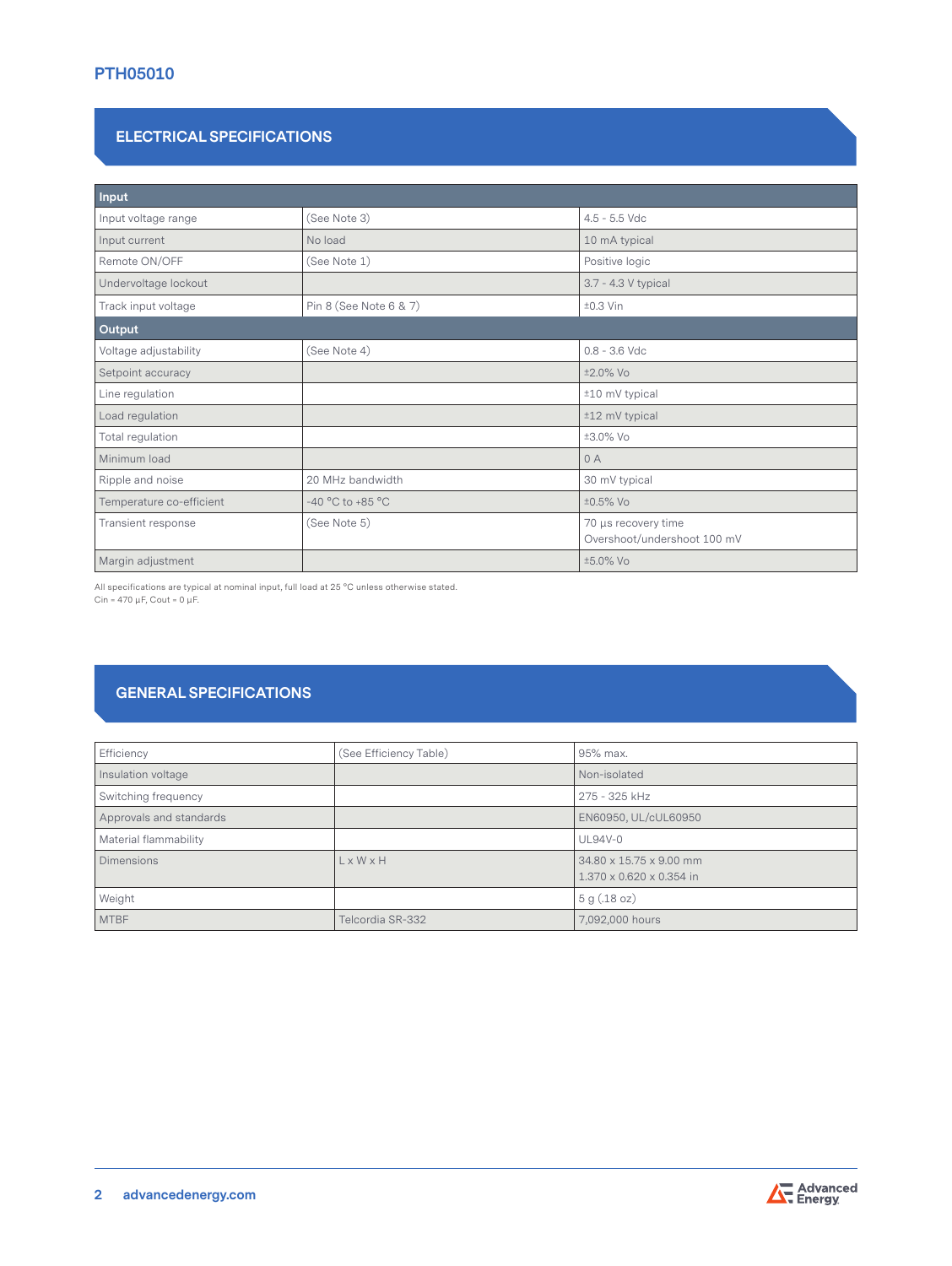## **PTH05010**

## **EMC CHARACTERISTICS**

| Electrostatic discharge | EN61000-4-2, IEC801-2 |
|-------------------------|-----------------------|
| Conducted immunity      | LEN61000-4-6          |
| Radiated immunity       | EN61000-4-3           |

#### **ENVIRONMENTAL SPECIFICATIONS**

| Thermal performance (See Note 2) | Operating ambient temperature<br>Non-operating temperature | $-40\,^{\circ}\mathrm{C}$ to $+85\,^{\circ}\mathrm{C}$<br>$-40 °C$ to $+125 °C$ |
|----------------------------------|------------------------------------------------------------|---------------------------------------------------------------------------------|
| MSL ('Z' suffix only)            | JEDEC J-STD-020C                                           | Level 3                                                                         |
| Protection                       |                                                            |                                                                                 |
| Short-circuit                    | Auto reset                                                 | 27.5 A typical                                                                  |
| Thermal                          |                                                            | Auto recovery                                                                   |

## **ORDERING INFORMATION**

| <b>Model</b>          | Output Power \ | Input           | Output        | <b>Output Current Output Current</b> |        | <b>Efficiency</b> | Regulation  |          |
|-----------------------|----------------|-----------------|---------------|--------------------------------------|--------|-------------------|-------------|----------|
| Number <sup>(9)</sup> | (Max.)         | <b>Voltage</b>  | Voltage       | (Min.)                               | (Max.) | (Typical)         | <b>Line</b> | Load     |
| PTH05010              | 54 W           | $4.5 - 5.5$ Vdc | $0.8 - 3.6 V$ | 0 A                                  | 15 A   | 95%               | $±10$ mV    | $±12$ mV |

#### **PART NUMBER SYSTEM WITH OPTIONS**

| Product<br>Family                       | Input Voltage | Output<br>Current | Mechanical<br>Package | <b>Output Voltage</b><br>Code | Pin Option | Mounting<br>Options                                                                                | Pin Option                                      |
|-----------------------------------------|---------------|-------------------|-----------------------|-------------------------------|------------|----------------------------------------------------------------------------------------------------|-------------------------------------------------|
| <b>PTH</b>                              | 05            | 01                |                       | W                             | A          |                                                                                                    |                                                 |
| Point-of-Load<br>Alliance<br>compatible | $05 = 5 V$    | $01 = 15 A$       | Always 0              | $W = Wide$                    |            | $D =$ Horizontal<br>throughhole<br>(RoHS 6/6)<br>$Z = Surface$ -mount<br>solder ball (RoHS<br>6/6) | No Suffix = Trays<br>= Tape and<br>$Reel^{(8)}$ |

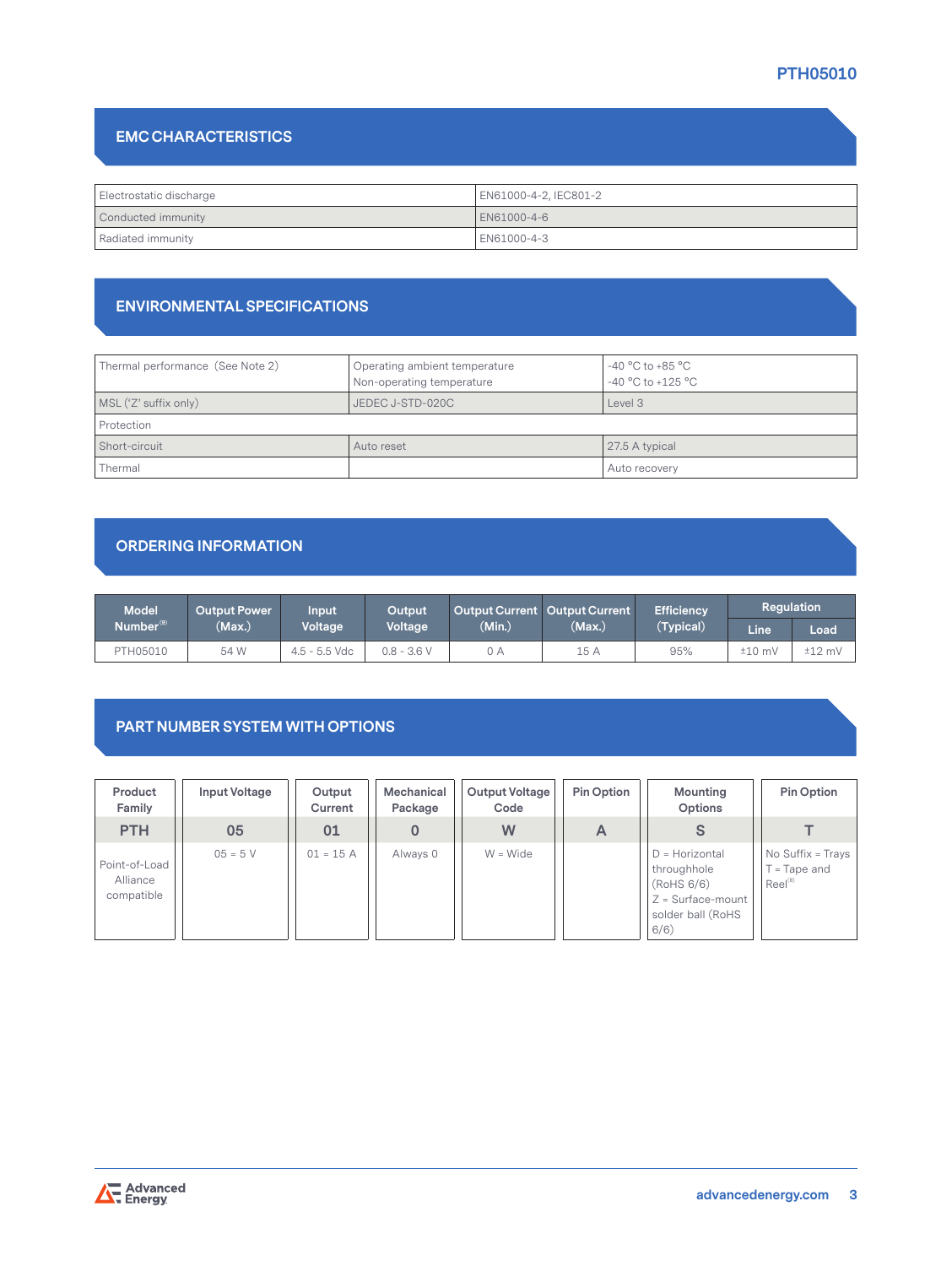## **OUTPUT VOLTAGE ADJUSTMENT**

The ultra-wide output voltage trim range offers major advantages to users who select the PTH05010. It is no longer necessary to purchase a variety of modules in order to cover different output voltages. The output voltage can be trimmed in a range of 0.8 Vdc to 2.5 Vdc. When the PTH05010 converter leaves the factory the output has been adjusted to the default voltage of 0.8 V.

| Efficiency Table (Io = 45 A; Vin = $5V$ ) |            |  |  |  |
|-------------------------------------------|------------|--|--|--|
| Output Voltage                            | Efficiency |  |  |  |
| $Vo = 1.0 V$                              | 86%        |  |  |  |
| $V_0 = 1.2 V$                             | 88%        |  |  |  |
| $Vo = 1.5 V$                              | 90%        |  |  |  |
| $Vo = 1.8 V$                              | 91%        |  |  |  |
| $V_0 = 2.0 V$                             | 92%        |  |  |  |
| $V_0 = 2.5 V$                             | 93%        |  |  |  |
| $Vo = 3.3 V$                              | 95%        |  |  |  |

Notes:

1. Remote ON/OFF. Positive Logic

ON: Pin 3 open; or V > Vin - 0.5 V

OFF: Pin 3 GND; or V < 0.8 V (min - 0.2 V).

2. See Figures 1 & 2 for safe operating curves.

3. A 470 μF electrolytic input capacitor is required for proper operation. The capacitor must be rated for a minimum of 700 mA rms of ripple current.

4. An external output capacitor is not required for basic operation. Adding 330 μF of distributed capacitance at the load will improve the transient response.

5. 1 A/μs load step, 50 to 100% Iomax, Cout = 330 μF.

6. If utilized Vout will track applied voltage by ±0.3 V (up to Vo set point).

7. The pre-bias start-up feature is not compatible with Auto-Track™. This is because when the module is under Auto-Track™ control, it is fully active and will sink current if the output voltage is below that of a back-feeding source. Therefore to ensure a pre-bias hold-off, one of the following two techniques must be followed when input power is first applied to the module. The Auto-Track™ function must either be disabled, or the module's output held off using the Inhibit pin. Refer to Application Note 155 for more details. 8. Tape and reel packaging only available on the surface-mount versions.

9. NOTICE: Some models do not support all options. Please contact your local Artesyn representative or use the on-line model number search tool at http://www.artesyn.com to find a suitable alternative.

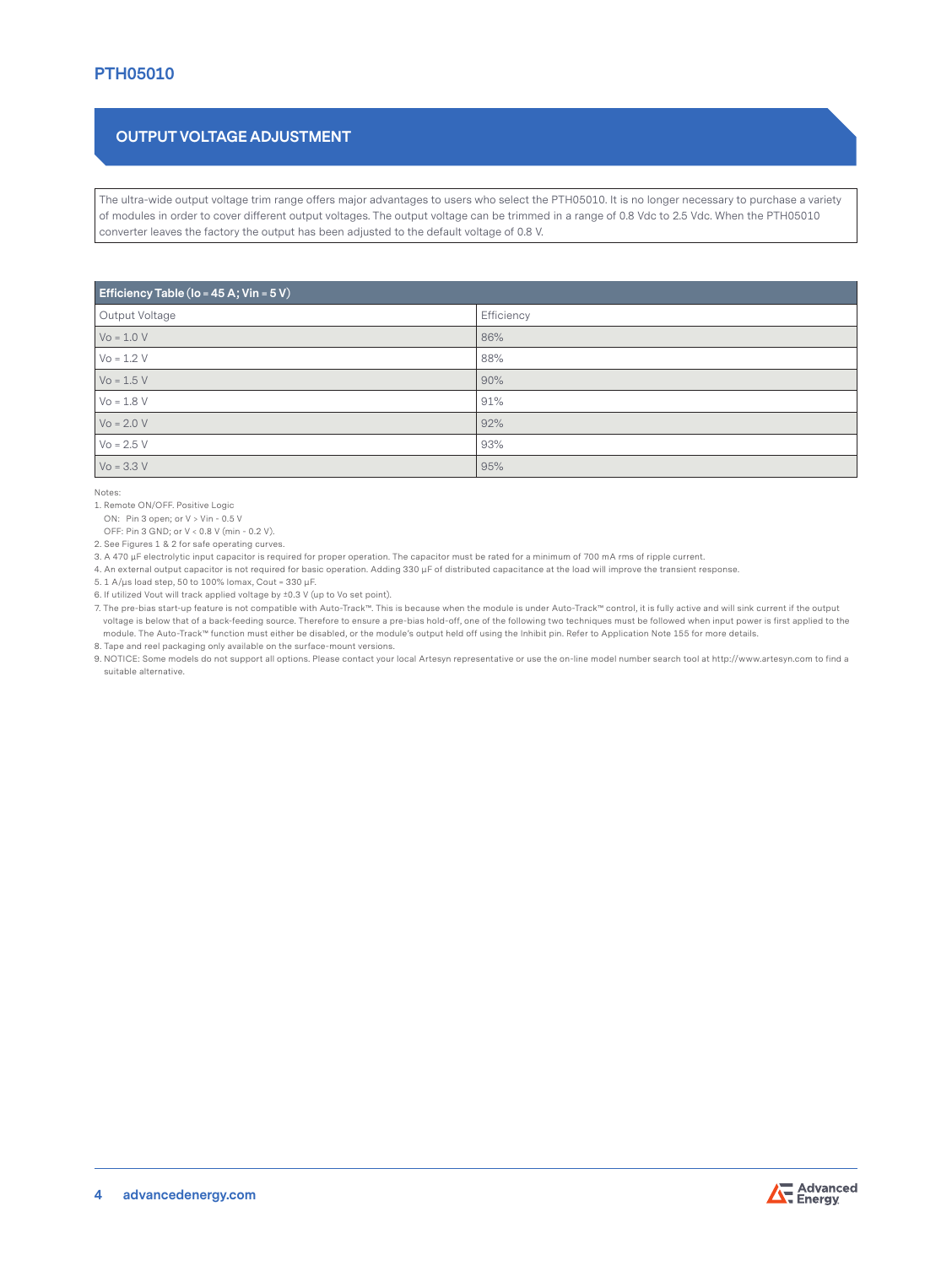## **OUTPUT VOLTAGE ADJUSTMENT (CONTINUED)**



**Figure 1 - Safe Operating Area Vin = 5 V, Output Voltage = 3.3 V (See Note A)**



**Figure 2 - Safe Operating Area Vin = 5 V, Output Voltage = 1.0 V (See Note A)**









Notes:

- A. SOA curves represent the conditions at which internal components are within the Artesyn derating guidelines.
- B. Characteristic data has been developed from actual products tested at 25 °C. This data is considered typical data for the converter.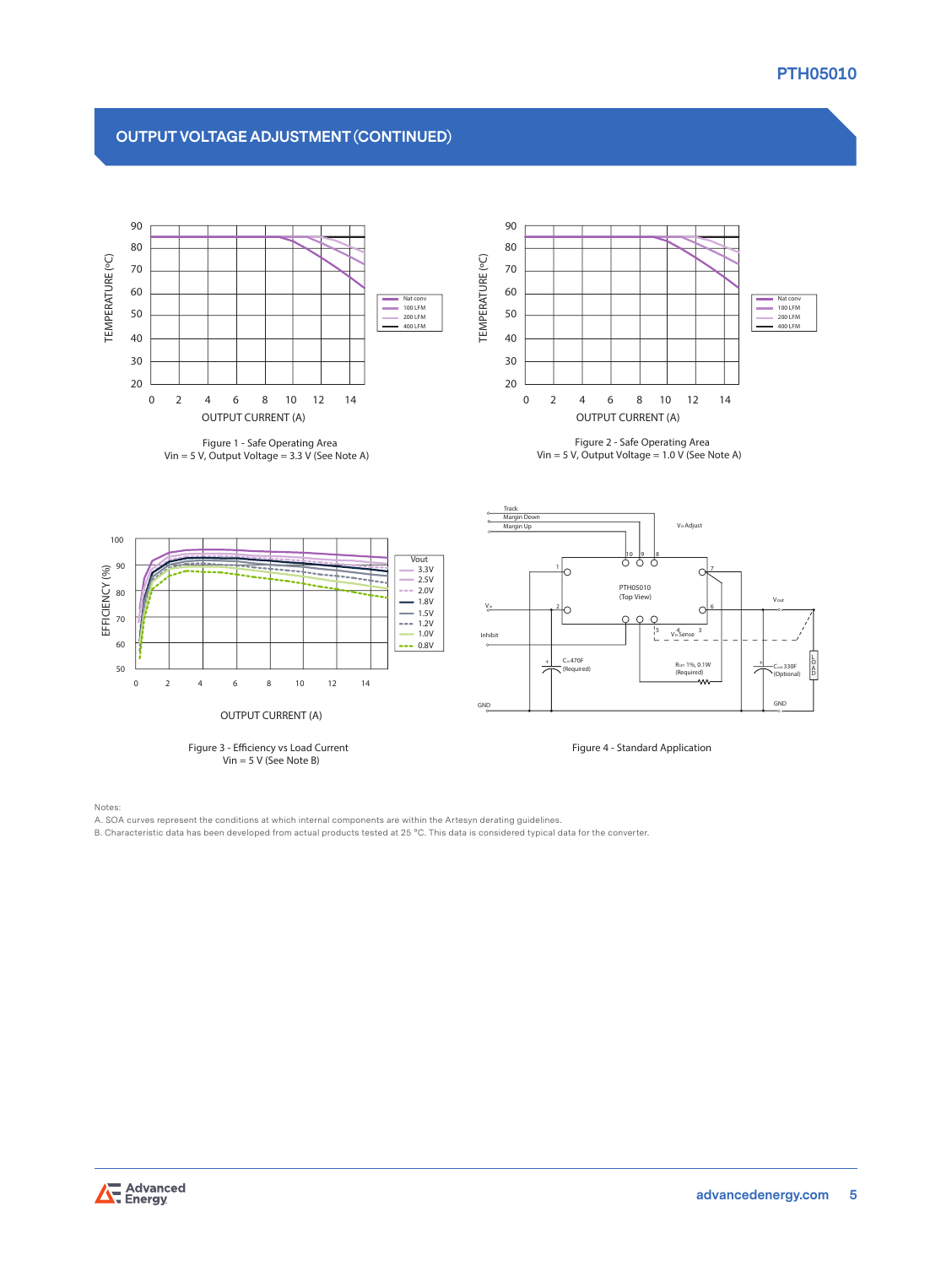## **PTH05010**

#### **MECHANICAL DRAWINGS**

#### **Plated through-hole**



#### **Surface-mount**



Dimensions in Inches (mm)<br>Tolerances (unless otherwise specified)<br>2 Places 0.030 (0.76)<br>3 Places 0.010 (0.25)

| <b>Pin Assignments</b>   |              |  |
|--------------------------|--------------|--|
| Pin                      | Function     |  |
| $\mathbf{1}$             | Ground       |  |
| $\overline{2}$           | Vin          |  |
| 3                        | Inhibit*     |  |
| 4                        | Vo adjust    |  |
| 5                        | Vo sense     |  |
| 6                        | Vout         |  |
| $\overline{7}$           | Ground       |  |
| 8                        | Track        |  |
| 9                        | Margin down* |  |
| 10                       | Margin up*   |  |
| *Denotes negative logic: |              |  |
| Open = Normal operation  |              |  |
| Ground = Function active |              |  |